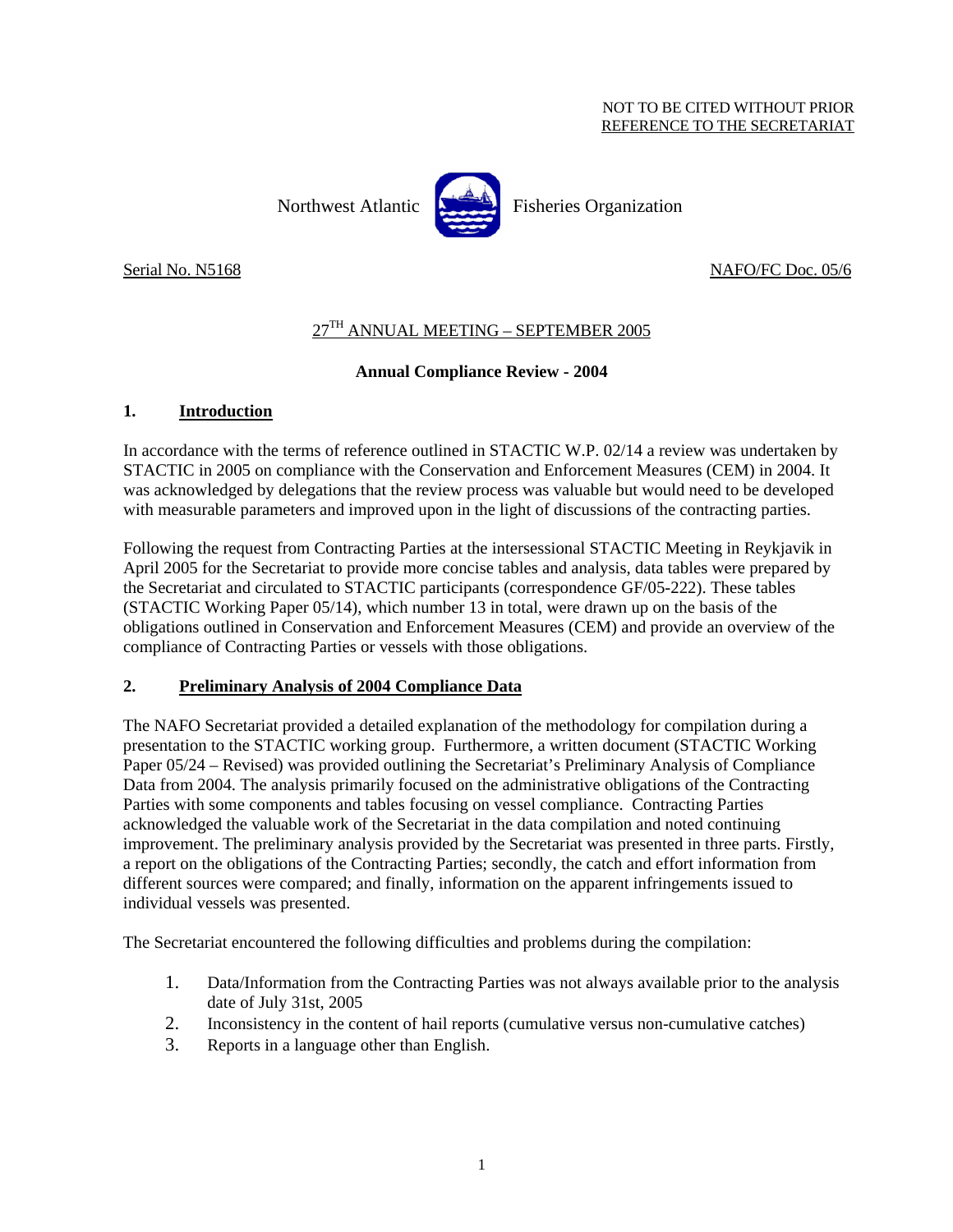According to an analysis of the Infringement tables, it was noted that there were recurring incidents of citations issued at-sea for infringements in 2004 for the following:

- Gear requirements (mesh size/liners) (8)
- Vessel requirements (capacity plans and fish holds) (4)
- At-Sea Inspection Protocol (2)
- Directed fishing for moratorium species (2)
- VMS requirements (2)

Additionally there was single citations issued at-sea for:

- Misreporting catches
- Unauthorized fishing
- Quota Requirements
- By-catch provisions
- Product Labeling
- Observer requirements

Areas of apparent infringements issued\* by port authorities included:

- Misreporting of catches (6)
- Gear Requirements (mesh size/liner) (3)
- Unauthorized fishing (1)
- By-catch Requirements (1)

(\*Note: Some of these may have already been included also in the infringements detected at-sea (i.e. in port follow-up by the flag CP)

The Annual Compliance Review from 2003 indicated, with respect to vessel compliance, that there were recurring incidents of citations for the following:

- directed fishing on species under moratorium
- misreporting of catch
- mesh violations
- VMS violations
- failure to carry independent and impartial observers

It is noteworthy that several of the key areas for 2004 non-compliance were the same as those noted in 2003. Furthermore, there were recurring incidences noted in 2004 for violations related to the "at-sea inspection protocol" and the "vessel requirements".

#### **3. Additional Information**

In addition to the presentation by the Secretariat, Canada provided a short presentation on compliance activities and observations in the NRA. Improvements in compliance in 2004 were noted in some areas. Notwithstanding these improvements, several areas of non-compliance were still a concern particularly the issue of misreporting (primarily GHL and lesser extent 3L Shrimp) especially in light of the Scientific Council's statements pertaining to the significant overrun of the GHL quota in 2004 and the impact on the GHL rebuilding plan.

EU proposed that we move away from individual presentations and move forward with a constructive approach to an overall compliance review. The EU stressed the need to have a measurable and objective way to assess compliance.